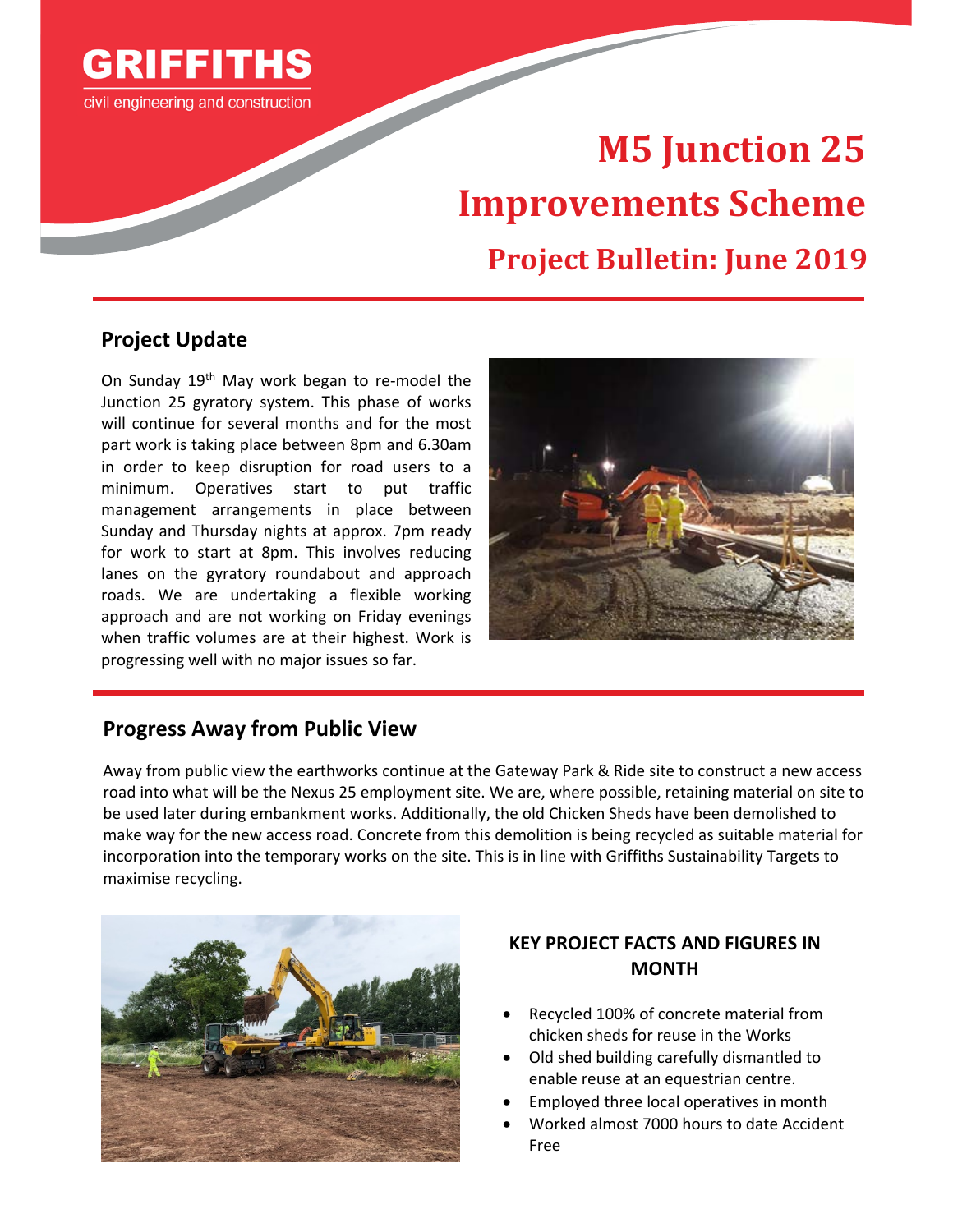



## **Griffiths Invest in Cleaner, Safer Dumpers for use at M5 Junction 25**

As part of their continual investment in health and safety, Griffiths has purchased a fleet of the latest Dual Vision Dumpers and has deployed four of them on the M5 Junction 25 Improvement Scheme.

New to market, the Dual Vision Dumpers were developed by manufacturer Wacker Neuson in response to concerns raised by the construction industry regarding visibility in traditional dumpers. Griffiths was one of the first to place an order for the new dumpers following its close involvement in the new design, working alongside other industry members and manufacturers.

The dual-view feature allows operators to turn 180 degrees to face away from the skip once loaded, giving the operator an unobstructed view of the highway when travelling from the work area. The cab on the dumper provides protection to the operator from road noise and fumes and enables work to continue in all weather conditions, mitigating the risk of delay to works due to bad weather.

The new Dual Vision Dumpers also have low emission levels and are assisting Griffiths in meeting the performance indicators set out in its award-winning Sustainability Challenge.

Griffiths' Operations Director Simon Dunn said "I am really pleased that the first site in the company to receive these new Dual Vision Dumpers is our M5 J25 project. Investment in these state-of-the-art dumpers is in response to Griffiths' focus on Zero Harm to both our workforce and the travelling public.".



## **A358 preferred route announcement**

You may have seen this week's preferred A358 route announcement from Highways England and wondered how this ties in with the works underway at Junction 25?

The current upgrade of Junction 25 is a standalone scheme which offers benefits to both congestion and the local economy while the wider A358 improvement scheme is developed. Work currently underway will be an essential building block for later improvements. Somerset County Council will be working closely with Highways England as the scheme is developed.

For more information about the A358 announcement, please visit [www.highwaysengland.co.uk/Taunton-to-](https://protect-eu.mimecast.com/s/eCQ5CgZEPtDJNwIo0HJ-?domain=urldefense.proofpoint.com)**[Southfields](https://protect-eu.mimecast.com/s/eCQ5CgZEPtDJNwIo0HJ-?domain=urldefense.proofpoint.com)**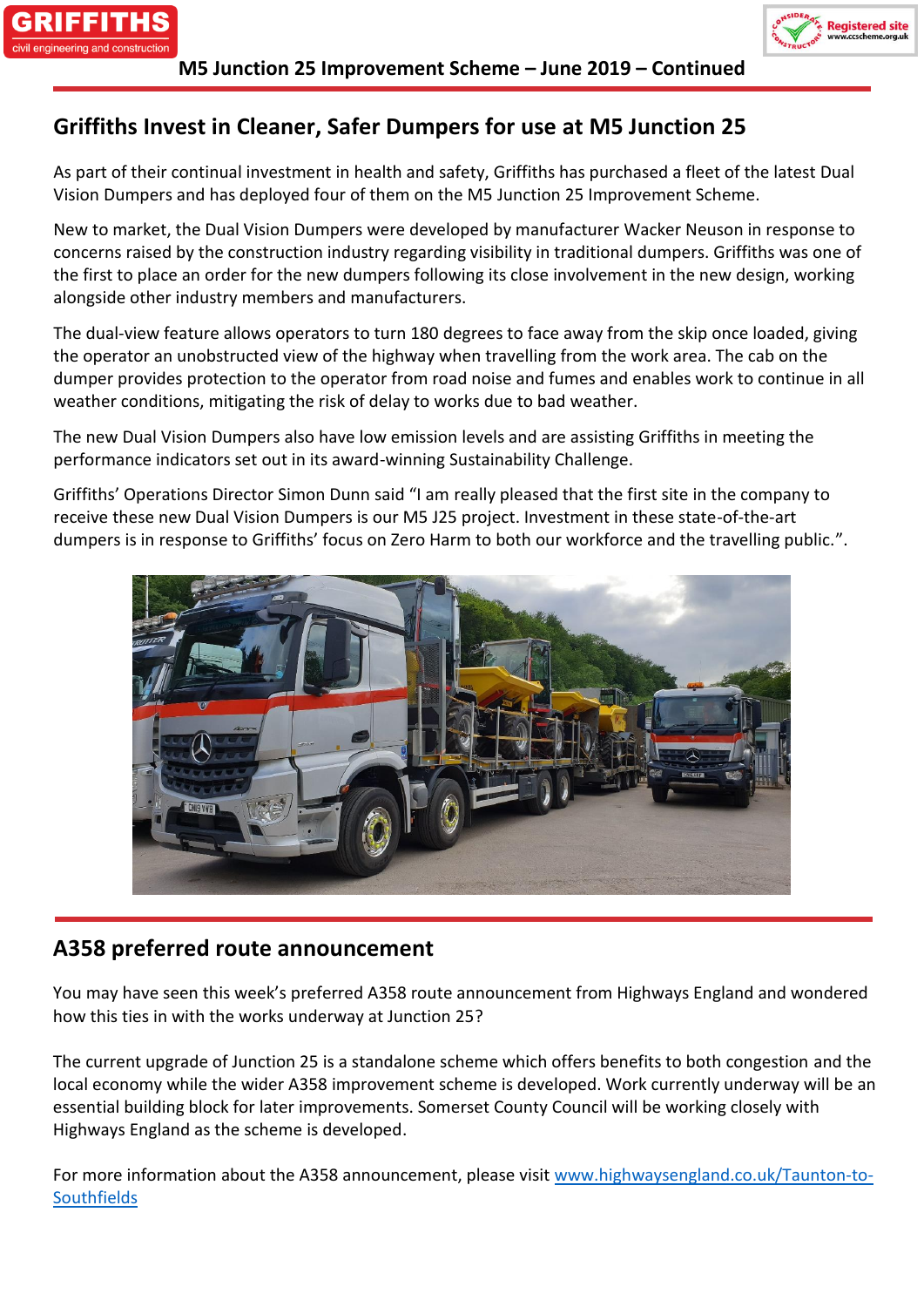



## **Community Engagement Events**



# **Sally Visits Ruishton Primary School**

Sally Safesteps is the Griffiths company health and safety mascot and she recently visited the children of Ruishton Primary School. Sally was very impressed by the levels of engagement shown by the children who all received a Sally Safesteps sticker and a safety or construction related booklet. These interactive sessions aim to make learning about safety signs and civil engineering fun.

Griffiths are in the process of creating a schedule of visits for Sally to local schools and community groups around the J25 Project and would be keen to hear from those interested such that we can tailor the visit around curriculum activities and current works on site.

Any schools or local clubs interested in meeting Sally should contact our Public Liaison Officer Jim Aitken.

## **Big Bang South West**

Griffiths participated in the Big Bang South West Event on 25<sup>th</sup> June which involved 6,000 young students from across the South West being given the chance to hear about career opportunities in Science, Technology, Engineering and Maths (STEM). M5 Junction 25 Apprentice Engineer Dominic Baggs represented Griffiths giving the young students the opportunity to try their skills at setting out using the latest engineering equipment.



# **M5 J25 Apprentice Opportunities**

Griffiths are seeking two apprentices to join our Groundworks Apprentice+ programme and be located on our M5 J25 project.

The apprenticeship will take the form of day release with one day per week in college and 4 days on site learning from our experienced workforce.

Anyone interested in applying for one of the positions should email their CV to [southwest@alungriffiths.co.uk](mailto:southwest@alungriffiths.co.uk)